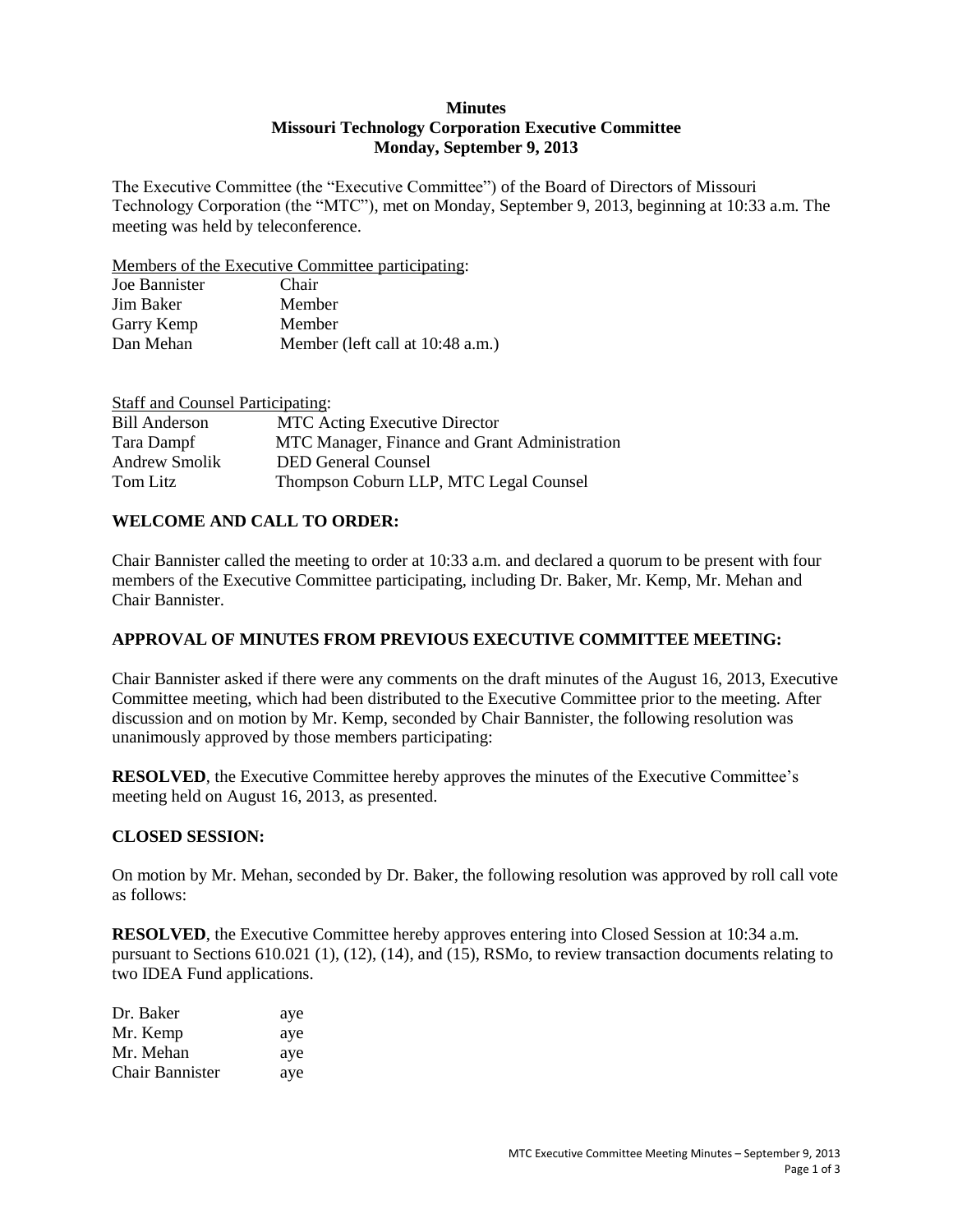On motion by Dr. Baker, seconded by Chair Bannister, the following resolution was approved by roll call vote as follows:

**RESOLVED**, the Executive Committee approves reconvening from Closed Session at 10:51 a.m.

| Dr. Baker       | aye |
|-----------------|-----|
| Mr. Kemp        | aye |
| Chair Bannister | aye |

Chair Bannister reported that the Executive Committee took no action in the Closed Session after a discussion confined to the matters stated above. The Executive Committee continued its discussion in open session.

### **REVIEW IDEA FUND TRANSACTION DOCUMENTS:**

On motion by Dr. Baker, seconded by Mr. Kemp, the following resolutions were unanimously approved by those members participating:

**RESOLVED**, the Executive Committee on behalf of the MTC Board hereby approves the transaction documents for a convertible loan by MTC in an amount of \$200,000 pursuant to Seed Capital Co-Investment Application 2012-03-006 (Proviera Biotech, LLC) in substantially the form presented;

**FURTHER RESOLVED**, the Executive Committee on behalf of the MTC Board hereby authorizes the MTC Acting Executive Director to execute and deliver on behalf of the MTC all documents relating to such convertible loan on behalf of the MTC; and

**FURTHER RESOLVED**, the Executive Committee on behalf of the MTC Board hereby authorizes the MTC Acting Executive Director on behalf of the MTC to negotiate, amend, and approve any and all agreements, documents or instruments and to take such other actions as may be required or desirable in connection with, or in furtherance of the above convertible loan.

On motion by Mr. Kemp, seconded by Dr. Baker, the following resolutions were unanimously approved by those members participating:

**RESOLVED**, the Executive Committee on behalf of the MTC Board hereby approves the transaction documents for an investment by MTC in an amount of \$500,000 pursuant to Venture Capital Co-Investment Application 2012-04-008 (BacterioScan, Inc.**)** in substantially the form presented;

**FURTHER RESOLVED**, the Executive Committee on behalf of the MTC Board hereby authorizes the MTC Acting Executive Director to execute and deliver on behalf of the MTC all documents relating to such investment on behalf of the MTC; and

**FURTHER RESOLVED**, the Executive Committee on behalf of the MTC Board hereby authorizes the MTC Acting Executive Director on behalf of the MTC to negotiate, amend, and approve any and all agreements, documents or instruments and to take such other actions as may be required or desirable in connection with, or in furtherance of the above investment.

#### **ADJOURNMENT:**

Having no further business to discuss, on motion by Chair Bannister, seconded by Dr. Baker, the following resolution was unanimously approved by those members participating: